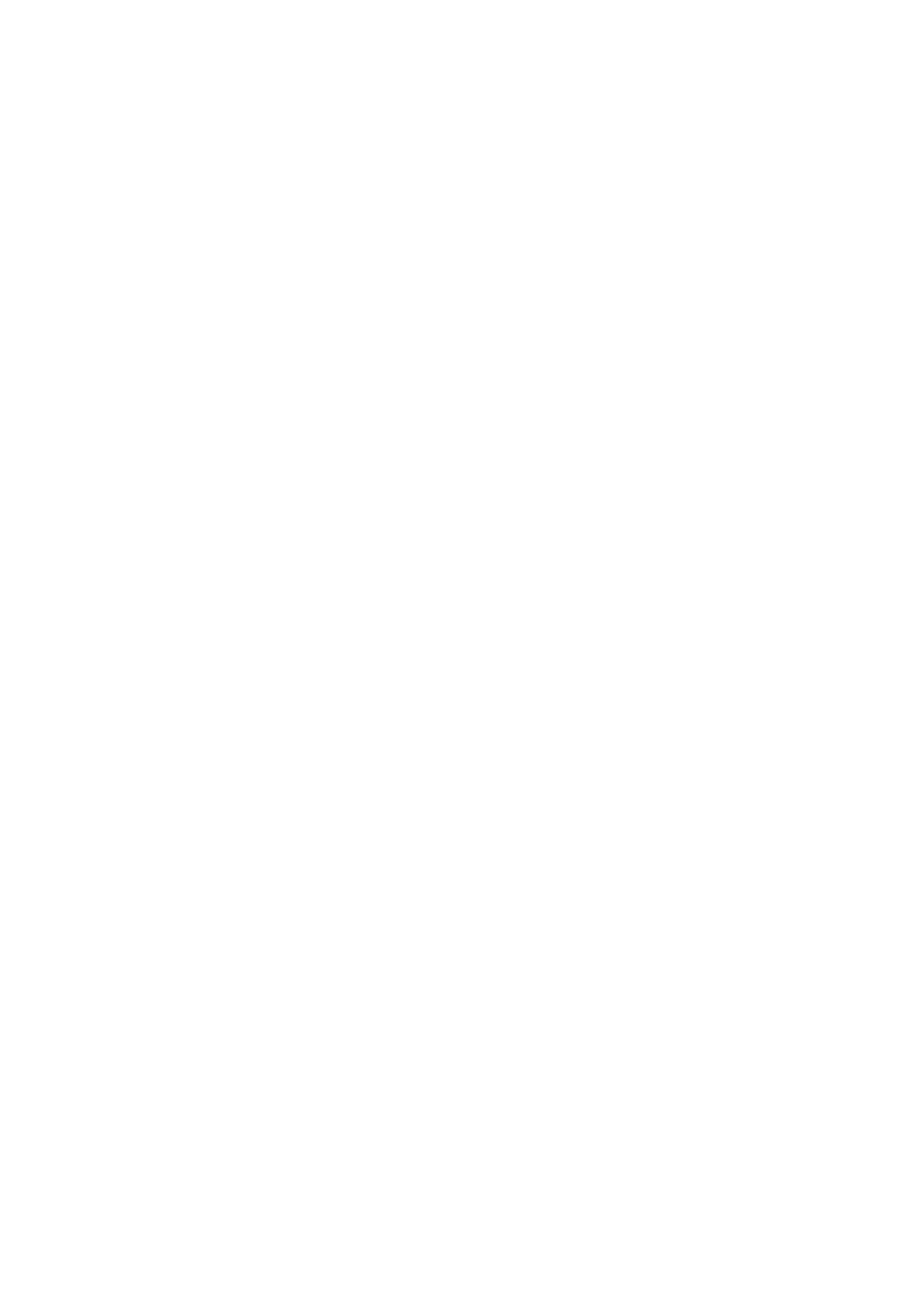

## **15 White Hart Lane, Godmanchester**

*Archaeological Evaluation* 

*By Jonathan House BA*

*Editor: Aileen Connor BA AIFA*

*Illustrator: Andrew Corrigan BA*

*Report Date: May 2011*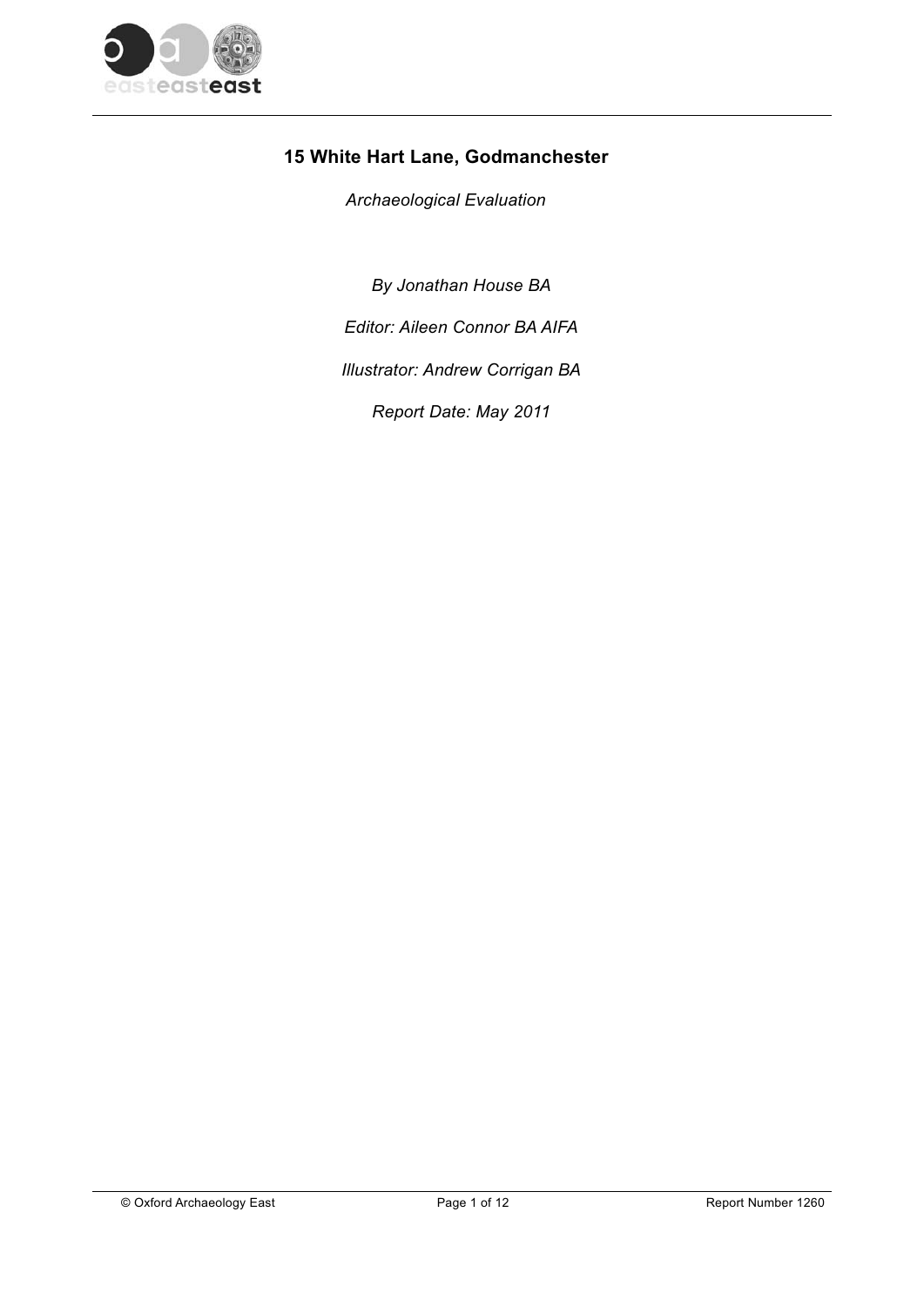

| <b>Report Number:</b>                        | 1260                                              |
|----------------------------------------------|---------------------------------------------------|
| <b>Site Name:</b>                            | 15 White Hart Lane, Godmanchester                 |
| <b>HER Event No:</b>                         | <b>ECB 3457</b>                                   |
| Date of Works:                               | April 2011                                        |
| <b>Client Name:</b>                          | Nutwood Ventures Limited                          |
| <b>Client Ref:</b>                           |                                                   |
| <b>Planning Ref:</b>                         | 1000757 FUL                                       |
| <b>Grid Ref:</b>                             | TL 2523 7038                                      |
| <b>Site Code:</b>                            | GODWHL10                                          |
| <b>Finance Code:</b>                         | GODWHL10                                          |
| <b>Receiving Body:</b>                       | CCC Stores, Landbeach                             |
| <b>Accession No:</b>                         | GODWHL10                                          |
| Prepared by:<br>Position:<br>Date:           | Jonathan House<br>Supervisor<br>April 2010        |
| Checked by:<br>Position:<br>Date:<br>Signed: | Aileen Connor<br>Project Manager<br>16th May 2011 |

#### *Disclaimer*

*This document has been prepared for the titled project or named part thereof and should not be relied upon or used for any other project without an independent check being carried out as to its suitability and prior written authority of Oxford Archaeology being obtained. Oxford Archaeology accepts no responsibility or liability for the consequences of this document being used for a purpose other than the purposes for which it was commissioned. Any person/party using or relying on the document for such other purposes agrees and will by such use or reliance be taken to confirm their agreement to indemnify Oxford Archaeology for all loss or damage resulting therefrom. Oxford Archaeology accepts no responsibility or liability for this document to any party other than the person/party by whom it was commissioned.*

#### **Oxford Archaeology East,**

15 Trafalgar Way, Bar Hill, Cambridge, CB23 8SQ

t: 01223 850500 f: 01223 850599 e: oaeast@thehumanjourney.net w: http://thehumanjourney.net/oaeast

© Oxford Archaeology East 2011 Oxford Archaeology Limited is a Registered Charity No: 285627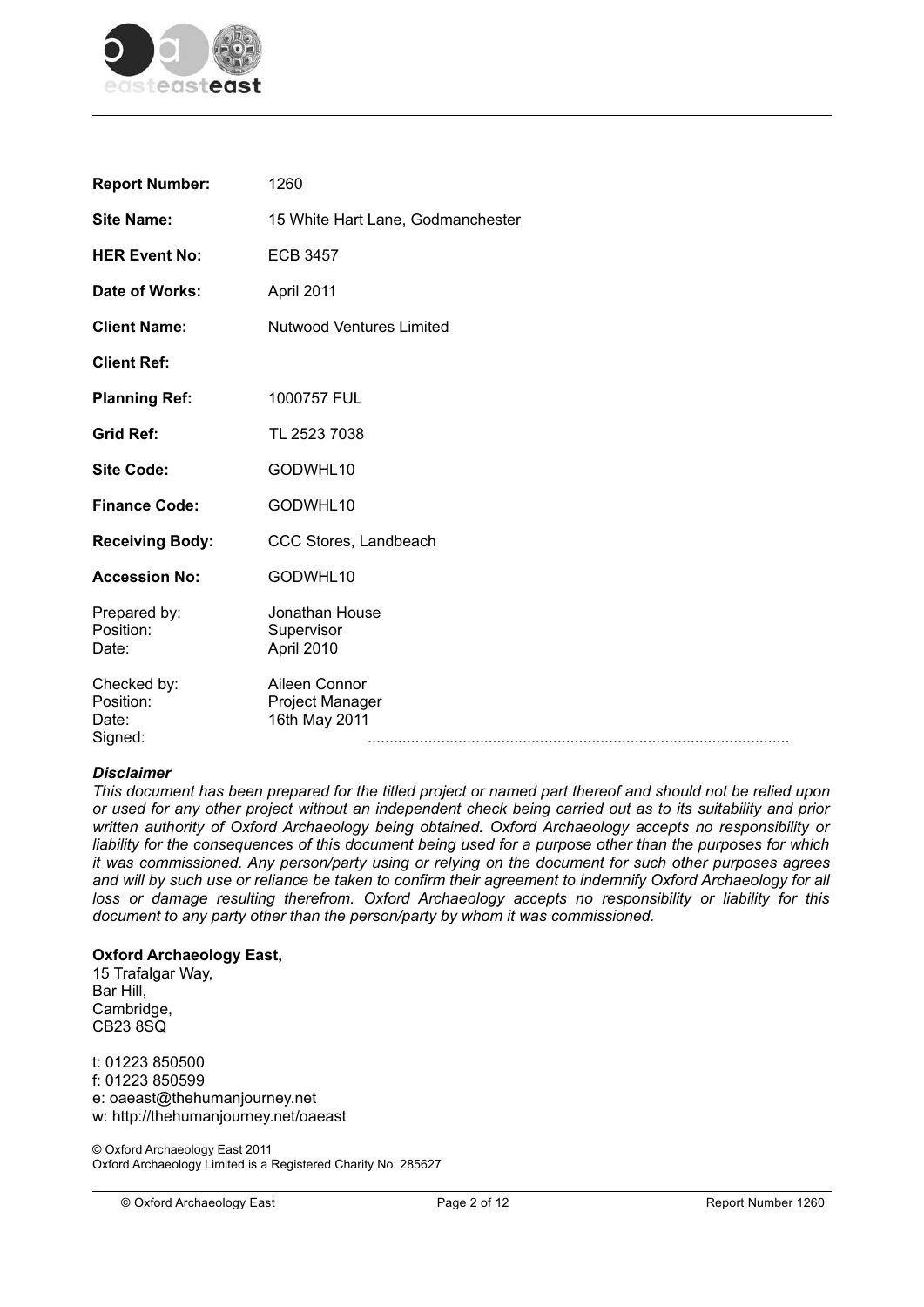

## **Table of Contents**

## **Table of Contents**

| 1.1 |  |
|-----|--|
|     |  |
|     |  |
|     |  |
|     |  |
|     |  |
|     |  |
|     |  |
| 3.1 |  |
| 3.2 |  |
|     |  |
|     |  |
| 4 1 |  |
|     |  |
|     |  |
|     |  |
|     |  |
|     |  |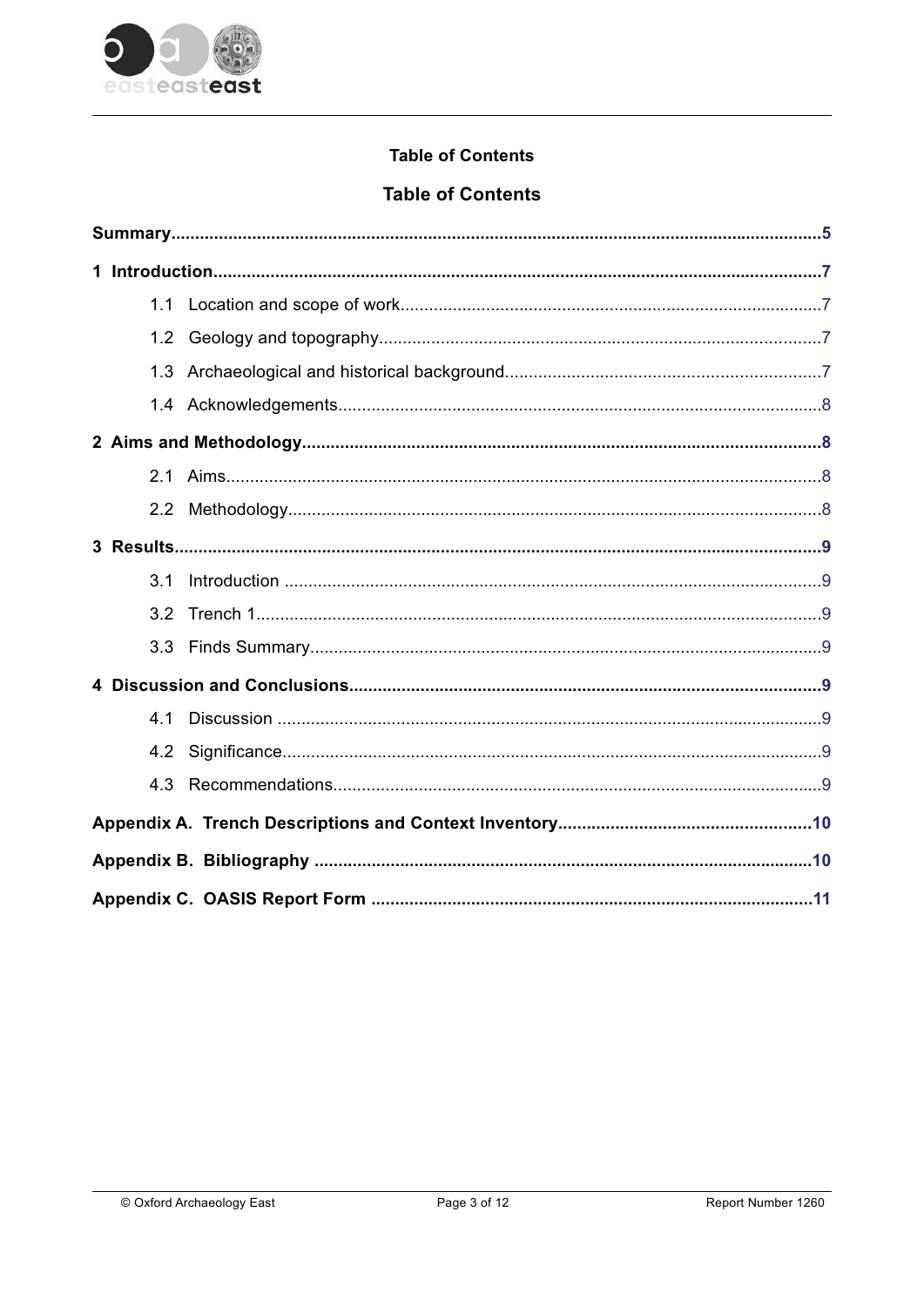

## **List of Figures**

- Fig. 1 Site location map.
- Fig. 2 Plan and sections.

## **Photos**

Plate 1 Trench shot, photo taken from the north-east.

Plate 2 Photo of Section 1, showing topsoil and subsoil, taken from the north-west.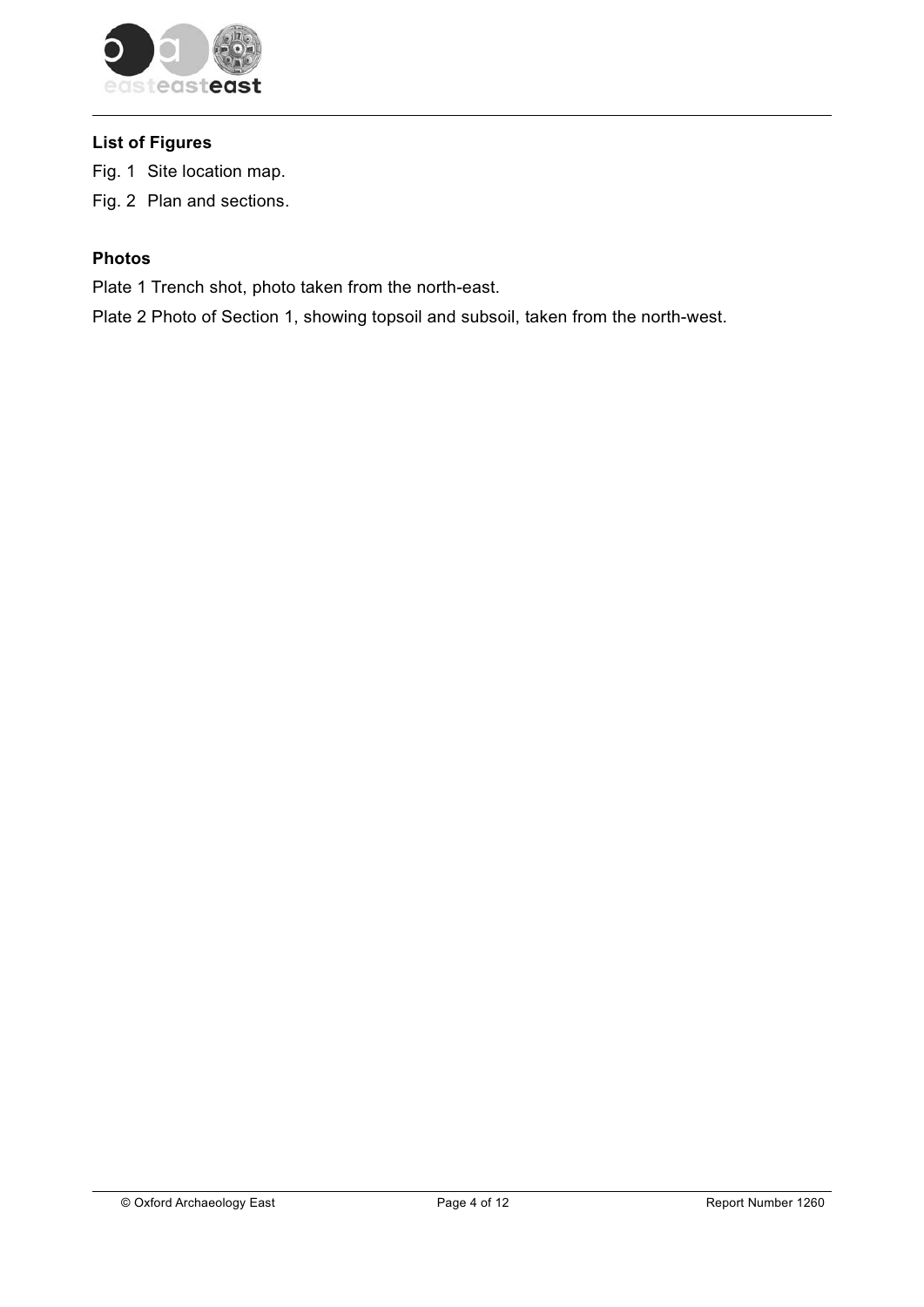

#### *Summary*

*An Evaluation was carried out at 15 White Hart Lane, Godmanchester on Monday 18th April by OA East, Grid ref TL 2523 7038. The evaluation consisted of one 10m long trench located within the footprint of a proposed dwelling. The trench contained no archaeologically significant features although a single worked flint object was recovered from the subsoil.*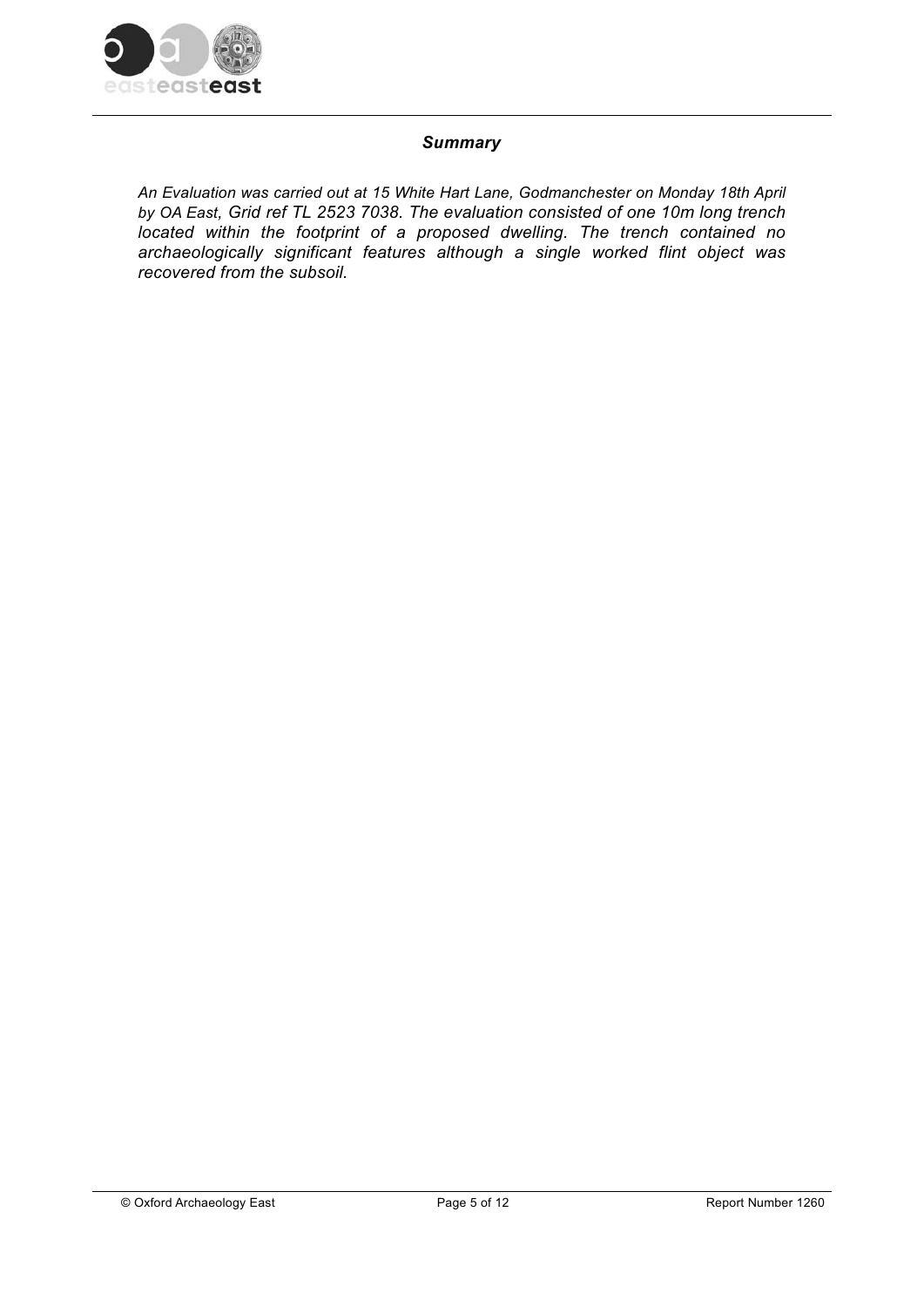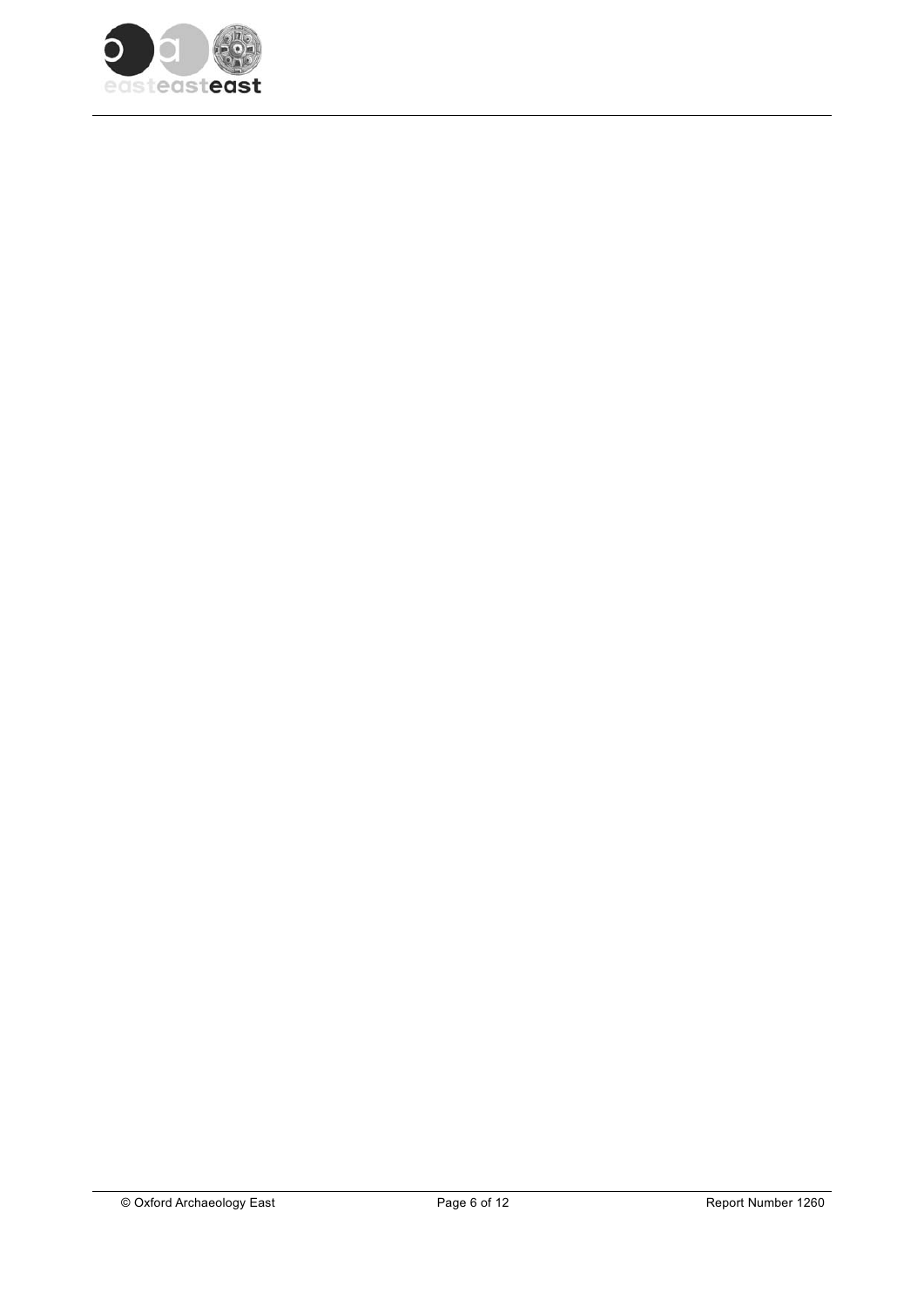

## 1 INTRODUCTION

## **1.1 Location and scope of work**

- 1.1.1 An archaeological evaluation was conducted at, 15 White Hart Lane, Godmanchester at grid reference TL 2523 7038.
- 1.1.2 This archaeological evaluation was undertaken in accordance with a Brief issued by Daniel McConnell of Cambridgeshire County Council (CCC; Planning Application XXX), supplemented by a Specification prepared by OA East.
- 1.1.3 The work was designed to assist in defining the character and extent of any archaeological remains within the proposed redevelopment area, in accordance with the guidelines set out in *Planning Policy Statement 5: Planning for the Historic Environment* (Department for Communities and Local Government 2010). The results will enable decisions to be made by CCC, on behalf of the Local Planning Authority, with regard to the treatment of any archaeological remains found.
- 1.1.4 The site archive is currently held by OA East and will be deposited with the appropriate county stores in due course.

## **1.2 Geology and topography**

- 1.2.1 The site is located to the east of the town centre of Godmanchester, within the eastern residential spread of the modern town, at grid reference TL 2523 7038. The development area is at a height of 10.82m AOD, there is a gradual downward slope to the north, however the surrounding area is generally level. The A1198 runs 250m to the east of the site on a north-east, south-west alignment, joining with the A14, which runs 250m to the north of the site on a north-west, south-east alignment.
- 1.2.2 The development site lies on the Second Terrace Deposits (sands/silts/gravels) southeast of the Great Ouse.

## **1.3 Archaeological and historical background**

- 1.3.1 The development is situated 300m to the east of the Roman town of *Durovigutum.* Extensive published material is available regarding the development of the town and the long history of archaeological work that has taken place, most notably Green (1977). The brief archaeological background here is largely from that publication along with that provided by Phillips (2007) and Hounsell (2008).
- 1.3.2 The importance of Godmanchester during the Roman period was primarily geographical as it controlled the crossing of the river Great Ouse. Roman forces moving north along the line of Ermine Street had established a legionary fort at Godmanchester within a year of the invasion of AD 43. The fort was abandoned within a few years as the frontier moved north, but an associated civilian settlement or *vicus* survived. During the Flavian period (AD 69-96) the *vicus* expanded and flourished with occupation concentrated along Ermine Street and the cross roads in the town centre.
- 1.3.3 By the Hadrianic period (AD 117-38) a *mansio* and baths were designed and built in the centre of the town, to the north of the cross-roads, on the western side of Ermine Street. These were very large and elaborate buildings reflecting, in both their design and furnishings, the progressive Romanisation of the inhabitants. *Mansiones* were originally connected to the imperial postal service, providing overnight accommodation and fresh horses. This role later expanded to include facilities for other imperial travellers and later served as both a police post and a tax collection centre. The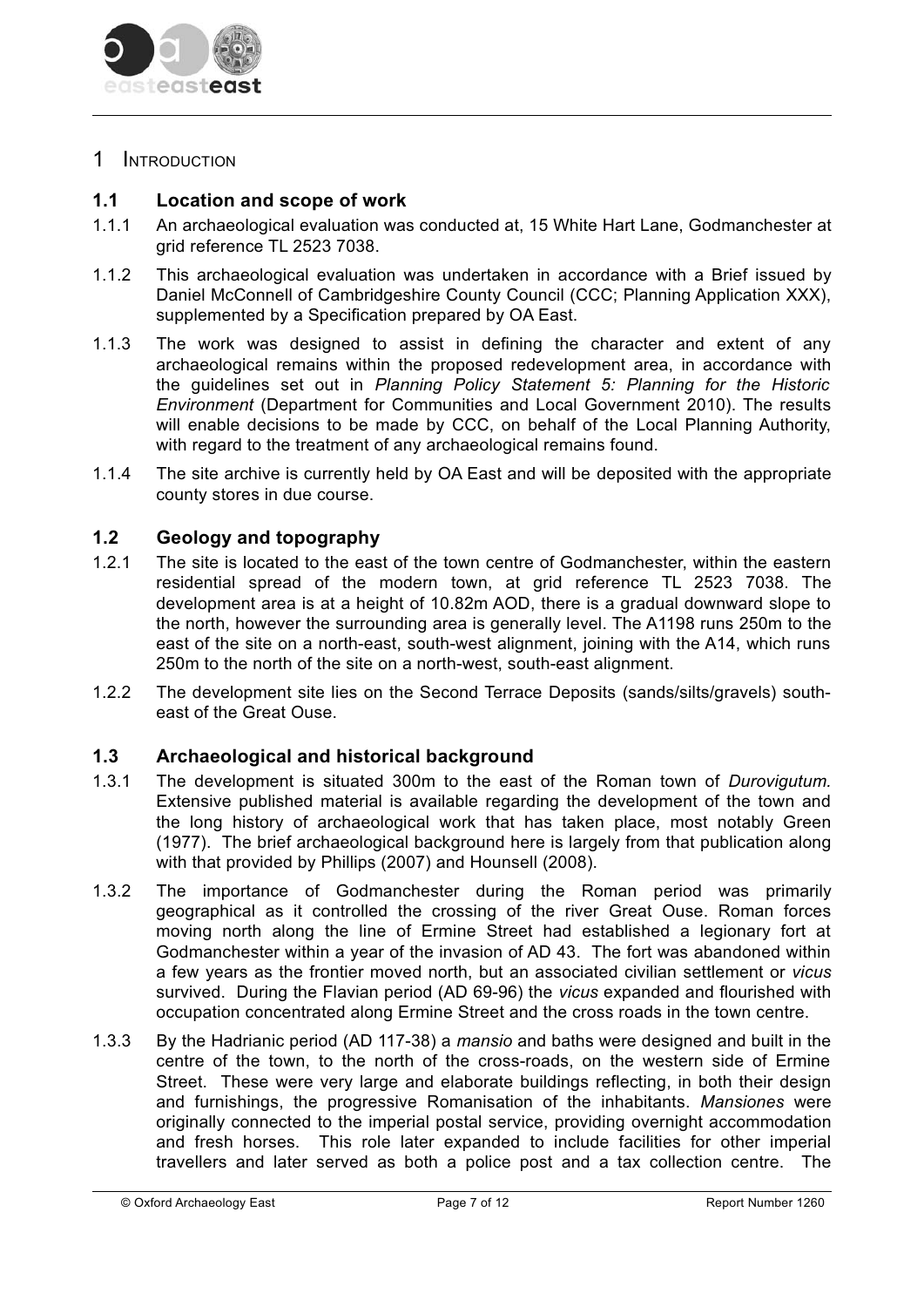

Godmanchester *mansio* as eventually built was one of the largest in Britain, at over 100 metres long, including stabling. Both mansio and baths were substantially built with masonry walls and were half-timbered above the ground floor. Floors were tessellated and walls were of painted plaster (Green 1977).

- 1.3.4 Somewhat later (shortly after c. AD 200) the town centre was redesigned and a formal basilica or town hall was built, in front of the western side of Ermine Street. Godmanchester may have achieved the formal status of *Vicus*, with a legal constitution and rights of self-government (possibly following an edict of Caracalla in AD 214 which granted Roman citizenship to all free-born members of the community).
- 1.3.5 West of the *mansio* and possibly associated with it was a small temple apparently dedicated to a god named Abandinus, not known elsewhere and so possibly a local deity.
- 1.3.6 Evidence for Saxon occupation comes largely from occasional traces of timber buildings and finds of pottery and other objects including a Saxon purse mount (CHER 9770) found at Dovehouse Close and two Saxon coins (sceattas) found on Roman Way (MCB16789). The finds would suggest that the earlier settlement was centred on the Roman town but later moved to the south around the south gate (Green 1977, 22-3).
- 1.3.7 A Danish Burh was established at Huntingdon, probably in the late 9th or early 10th century and retaken by Edward the Elder in 971. It is possible that Godmanchester was incorporated into Edward's defences to make a double burh (Green 1977, 27).
- 1.3.8 Elements of the road layout of Godmanchester suggest that there was a Danish settlement here (Green 1977, 28) in the area around West Street.
- 1.3.9 The medieval town expanded to the north along Post Street, and to the south along West Street, London Road and Silver Street. It prospered in the 12th and 13th centuries and reached its height in the 14th century.

## **1.4 Acknowledgements**

1.4.1 The author would like thank Chris Campbell of Nutwood Ventures Limited who respectively commissioned and funded the archaeological work. The project was managed by Ailleen Connor and the illustrator was Gillian Greer, with Jonathan House as the on-site staff. The project was monitored by Daniel McConnell of CCC.

## 2 AIMS AND METHODOLOGY

#### **2.1 Aims**

2.1.1 The objective of this evaluation was to determine as far as reasonably possible the presence/absence, location, nature, extent, date, quality, condition and significance of any surviving archaeological deposits within the development area.

## **2.2 Methodology**

- 2.2.1 The Brief required that all archaeological deposits should be investigated, and recorded.
- 2.2.2 Machine excavation was carried out under constant archaeological supervision with a wheeled JCB-type excavator using a toothless ditching bucket.
- 2.2.3 The site survey was carried out by Jonathan House using measurements from existing buildings and Boundaries.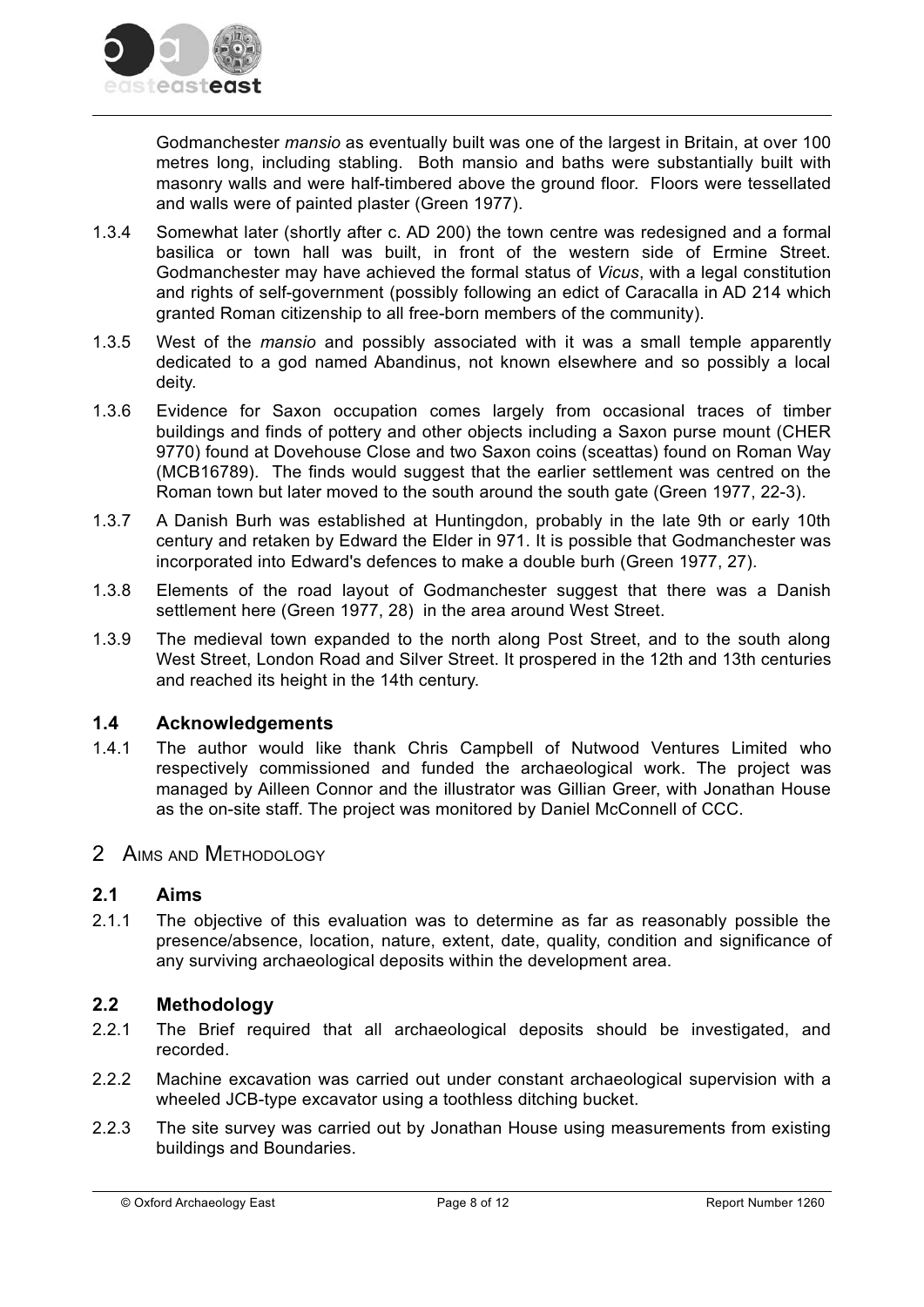

- 2.2.4 All archaeological features and deposits were recorded using OA East's pro-forma sheets. Trench locations, plans and sections were recorded at appropriate scales and digital photographs were taken of all relevant features and deposits.
- 2.2.5 No environmental samples were taken from the site, as no appropriate features were identified during the investigations.
- 2.2.6 The site conditions and the weather did not inhibit the archaeological work.

## 3 RESULTS

#### **3.1 Introduction**

3.1.1 One trench was excavated, the results are presented and described below.

#### **3.2 Trench 1**

- 3.2.1 Trench 1 ran north-east to south-west and measured 10m in length, the top soil measured 0.21m with 0.37m of subsoil. (Plate 2, Fig 2) A single modern feature was observed at the north-east end of the trench, probably associated with the housing estate.
- 3.2.2 Silty sand was encountered at approximtely 0.60m deep, in order to test whether this was natural or may have sealed archaeological features a machine dug slot was excavated into it (Fig. 2, Plates 2). The slot was excavated to 0.4m deep and measured 1m in width, it confirmed that the silty sand deposit was natural and no features were found beneath it.

#### **3.3 Finds Summary**

3.3.1 Only two artefacts were recovered during the evaluation, both were found within the subsoil, a single fragment of cattle rib and a small worked flint.

#### 4 DISCUSSION AND CONCLUSIONS

## **4.1 Discussion**

4.1.1 No archaeological features were uncovered within the evaluation, the only archaeological evidence was in the form of a single fragment of cattle rib, and a small worked flint, no residual Roman finds were seen, suggesting Roman town, and road network lie a considerable distance from the development area and that even manuring of fields was not taking place here.

#### **4.2 Significance**

4.2.1 The site is of low significance, the small worked flint may be of further significance if further associated finds are recovered within the vicinity of the development area.

#### **4.3 Recommendations**

4.3.1 Recommendations for any future work based upon this report will be made by the County Archaeology Office.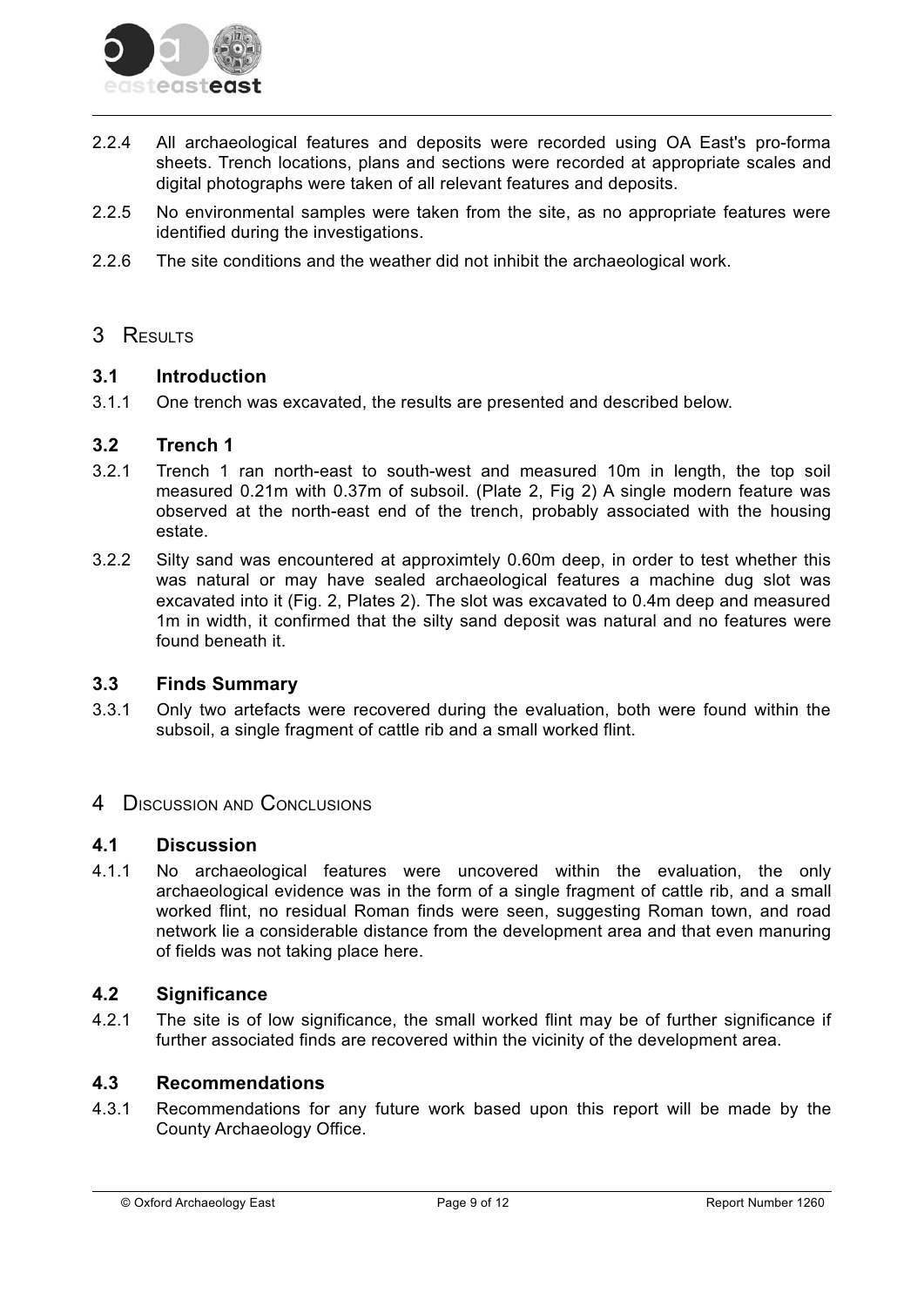

## APPENDIX A. TRENCH DESCRIPTIONS AND CONTEXT INVENTORY

| <b>Trench 1</b>            |       |                          |                     |                                                                      |                    |                          |
|----------------------------|-------|--------------------------|---------------------|----------------------------------------------------------------------|--------------------|--------------------------|
| <b>General description</b> |       |                          |                     |                                                                      | <b>Orientation</b> | NE-SW                    |
|                            |       |                          |                     |                                                                      | Avg. depth (m)     | 0.58                     |
| a natural of silty sand.   |       |                          |                     | Trench devoid of archaeology. Consists of soil and subsoil overlying | Width (m)          | 1.8                      |
|                            |       |                          |                     |                                                                      | Length (m)         | 10                       |
| <b>Contexts</b>            |       |                          |                     |                                                                      |                    |                          |
| context<br>no              | type  | <b>Width</b><br>(m)      | <b>Depth</b><br>(m) | comment                                                              | finds              | date                     |
| 100                        | Layer | $\overline{\phantom{a}}$ | 0.21                | Topsoil                                                              |                    | $\overline{\phantom{0}}$ |
| 101                        | Layer | $\overline{\phantom{a}}$ | 0.37                | Subsoil                                                              | $\,$               |                          |
| 102                        | Layer | -                        | $\blacksquare$      | Natural                                                              |                    |                          |

APPENDIX B. BIBLIOGRAPHY

British Geological Survey. 1975. Huntingdon. England and Wales Sheet 187 Drift Edition. 1:50,000. (Keyworth, Nottingham: British Geological Survey).

Connor, A. 2010. Specification for Archaeological Evaluation: 15 White Hart Lane, Godmanchester.

Green, H.J.M., 1977. Godmanchester. Cambridge

Hounsell, D., 2008. Godmanchester Flood Alleviation Scheme Watching Brief Report. OA East Report 1049.

Phillips, T. 2007. *Roman remains at 8, New Street, Godmanchester; an archaeological evaluation*. CAMARC Report 935.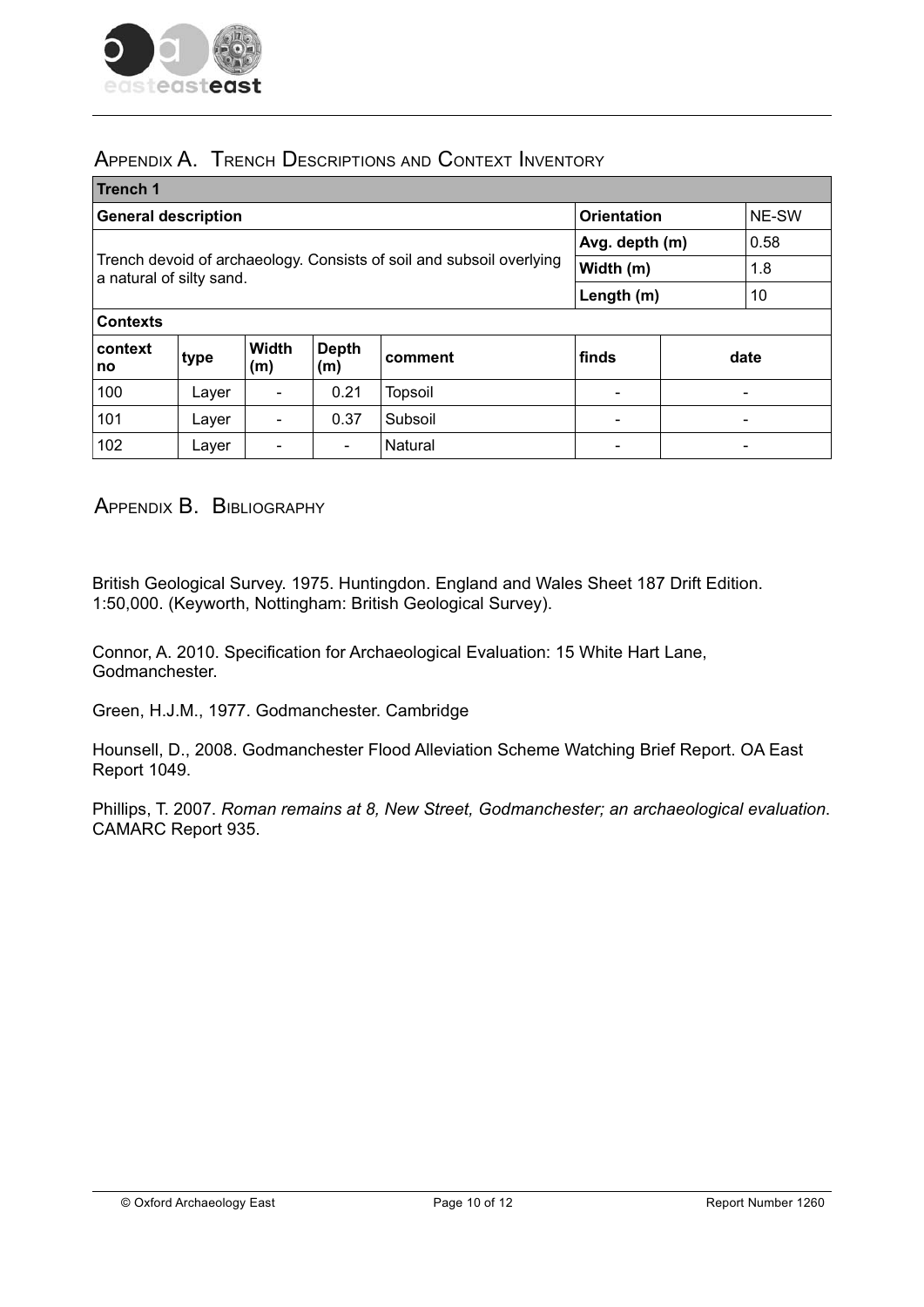

## APPENDIX C. OASIS REPORT FORM

All fields are required unless they are not applicable.

## *Project Details*

| <b>OASIS Number</b>                    |                 | oxfordar3-99740 |                   |                                                                                                                                                              |                        |                   |                                       |                  |                                                                                                                    |  |
|----------------------------------------|-----------------|-----------------|-------------------|--------------------------------------------------------------------------------------------------------------------------------------------------------------|------------------------|-------------------|---------------------------------------|------------------|--------------------------------------------------------------------------------------------------------------------|--|
| Project Name                           |                 |                 |                   | 15 White Hart Lane, Godmanchester                                                                                                                            |                        |                   |                                       |                  |                                                                                                                    |  |
| Project Dates (fieldwork) Start        |                 |                 |                   | 18-04-2011                                                                                                                                                   |                        |                   | Finish                                | 18-04-2011       |                                                                                                                    |  |
| Previous Work (by OA East)             |                 |                 |                   | <b>No</b>                                                                                                                                                    |                        |                   | Future Work Unknown                   |                  |                                                                                                                    |  |
| <b>Project Reference Codes</b>         |                 |                 |                   |                                                                                                                                                              |                        |                   |                                       |                  |                                                                                                                    |  |
| Site Code                              | GODWHL10        |                 |                   |                                                                                                                                                              |                        | Planning App. No. |                                       |                  |                                                                                                                    |  |
| HER No.                                | <b>ECB 3457</b> |                 |                   |                                                                                                                                                              |                        |                   | Related HER/OASIS No.                 |                  |                                                                                                                    |  |
| <b>Type of Project/Techniques Used</b> |                 |                 |                   |                                                                                                                                                              |                        |                   |                                       |                  |                                                                                                                    |  |
| Prompt                                 |                 |                 |                   | Direction from Local Planning Authority - PPS 5                                                                                                              |                        |                   |                                       |                  |                                                                                                                    |  |
| Development Type                       |                 |                 | Urban Residential |                                                                                                                                                              |                        |                   |                                       |                  |                                                                                                                    |  |
| Please select all techniques used:     |                 |                 |                   |                                                                                                                                                              |                        |                   |                                       |                  |                                                                                                                    |  |
| Aerial Photography - interpretation    |                 |                 |                   | Grab-Sampling                                                                                                                                                |                        |                   |                                       |                  | Remote Operated Vehicle Survey                                                                                     |  |
| Aerial Photography - new               |                 |                 |                   | Gravity-Core                                                                                                                                                 |                        |                   |                                       |                  | $\overline{X}$ Sample Trenches                                                                                     |  |
| <b>Annotated Sketch</b>                |                 |                 |                   | Laser Scanning                                                                                                                                               |                        |                   |                                       |                  | Survey/Recording Of Fabric/Structure                                                                               |  |
| Augering                               |                 |                 |                   | <b>Measured Survey</b>                                                                                                                                       |                        |                   |                                       |                  | <b>Targeted Trenches</b>                                                                                           |  |
| Dendrochronological Survey             |                 |                 |                   | <b>Metal Detectors</b>                                                                                                                                       |                        |                   |                                       | <b>Test Pits</b> |                                                                                                                    |  |
| Documentary Search                     |                 |                 |                   |                                                                                                                                                              | Phosphate Survey       |                   |                                       |                  | Topographic Survey                                                                                                 |  |
| <b>Environmental Sampling</b>          |                 |                 |                   |                                                                                                                                                              | Photogrammetric Survey |                   |                                       |                  | Vibro-core                                                                                                         |  |
| Fieldwalking                           |                 |                 |                   |                                                                                                                                                              | Photographic Survey    |                   |                                       |                  | Visual Inspection (Initial Site Visit)                                                                             |  |
| Geophysical Survey                     |                 |                 |                   |                                                                                                                                                              | Rectified Photography  |                   |                                       |                  |                                                                                                                    |  |
|                                        |                 |                 |                   | <b>Monument Types/Significant Finds &amp; Their Periods</b><br>together with their respective periods. If no features/finds were found, please state "none". |                        |                   |                                       |                  | List feature types using the NMR Monument Type Thesaurus and significant finds using the MDA Object type Thesaurus |  |
| <b>Monument</b>                        |                 |                 | Period            |                                                                                                                                                              |                        | Object            |                                       |                  | Period                                                                                                             |  |
| None                                   |                 |                 | None              |                                                                                                                                                              |                        |                   | Flint Implement                       |                  | Neolithic -4k to -2k                                                                                               |  |
|                                        |                 |                 | Select period     |                                                                                                                                                              |                        |                   |                                       |                  | Select period                                                                                                      |  |
|                                        |                 |                 | Select period     |                                                                                                                                                              |                        |                   |                                       |                  | Select period                                                                                                      |  |
| <b>Project Location</b>                |                 |                 |                   |                                                                                                                                                              |                        |                   |                                       |                  |                                                                                                                    |  |
| County                                 | Cambs           |                 |                   |                                                                                                                                                              |                        |                   |                                       |                  | Site Address (including postcode if possible)                                                                      |  |
| <b>District</b>                        | Hunts           |                 |                   |                                                                                                                                                              |                        |                   | 15 White Hart Lane,<br>Godmanchester, |                  |                                                                                                                    |  |
| Parish                                 |                 | Godmanchester   |                   |                                                                                                                                                              |                        |                   | Cambs, PE29 2DR                       |                  |                                                                                                                    |  |
| <b>HER</b>                             | Cambs           |                 |                   |                                                                                                                                                              |                        |                   |                                       |                  |                                                                                                                    |  |
| Study Area                             | 360m2           |                 |                   |                                                                                                                                                              |                        |                   | <b>National Grid Reference</b>        |                  | TL 2523 7038                                                                                                       |  |
|                                        |                 |                 |                   |                                                                                                                                                              |                        |                   |                                       |                  |                                                                                                                    |  |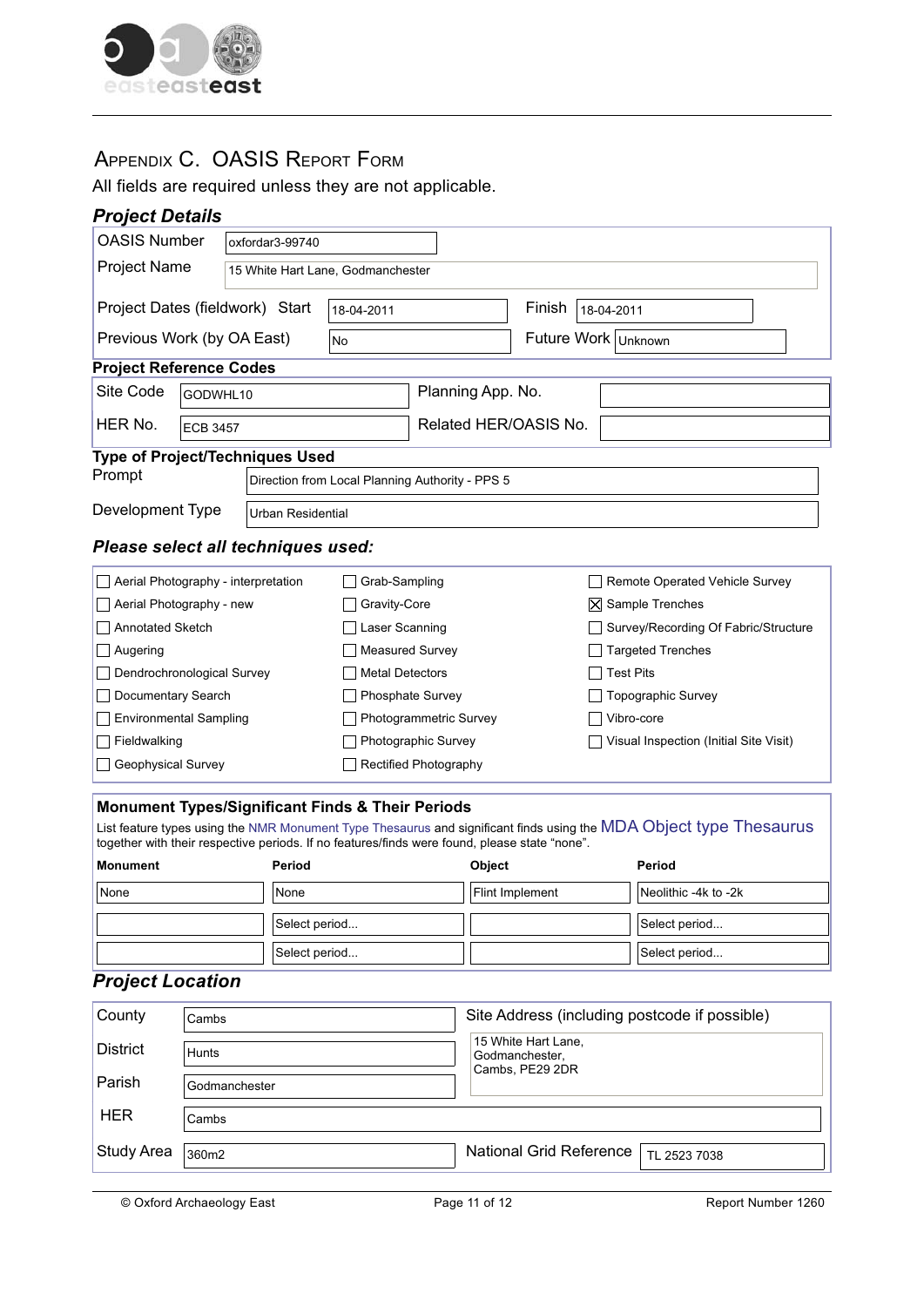

## *Project Originators*

| Organisation              | <b>OA EAST</b>                  |
|---------------------------|---------------------------------|
| Project Brief Originator  | <b>Local Planning Authority</b> |
| Project Design Originator | Aileen Connor                   |
| Project Manager           | Aileen Connor                   |
| Supervisor                | Jonathan House                  |

## *Project Archives*

| <b>Physical Archive</b>    | Digital Archive    | Paper Archive       |
|----------------------------|--------------------|---------------------|
| <b>Cambs County Stores</b> | OA East (Bar Hill) | Cambs County Stores |
| GODWHL10                   | GODWHL10           | GODWHL10            |

## **Archive Contents/Media**

|                            | Physical<br>Contents | Digital<br>Contents | Paper<br>Contents |
|----------------------------|----------------------|---------------------|-------------------|
| <b>Animal Bones</b>        | ⊠                    |                     |                   |
| Ceramics                   |                      |                     |                   |
| Environmental              |                      |                     |                   |
| Glass                      |                      |                     |                   |
| Human Bones                |                      |                     |                   |
| Industrial                 |                      |                     |                   |
| Leather                    |                      |                     |                   |
| Metal                      | $\mathbf{I}$         |                     |                   |
| Stratigraphic              |                      |                     |                   |
| Survey                     |                      |                     |                   |
| <b>Textiles</b>            |                      |                     |                   |
| Wood                       |                      |                     |                   |
| <b>Worked Bone</b>         |                      |                     |                   |
| <b>Worked Stone/Lithic</b> | $\boxtimes$          |                     |                   |
| None                       |                      |                     |                   |
| Other                      |                      |                     |                   |

#### **Notes:**

An Evaluation was carried out at 15 White Hart Lane, Godmanchester, Grid ref TL 2523 7038. The evaluation consisted of one trench located within the proposed development area. The trench contained no archaeologically significant features,a single worked flint object was recovered from the subsoil.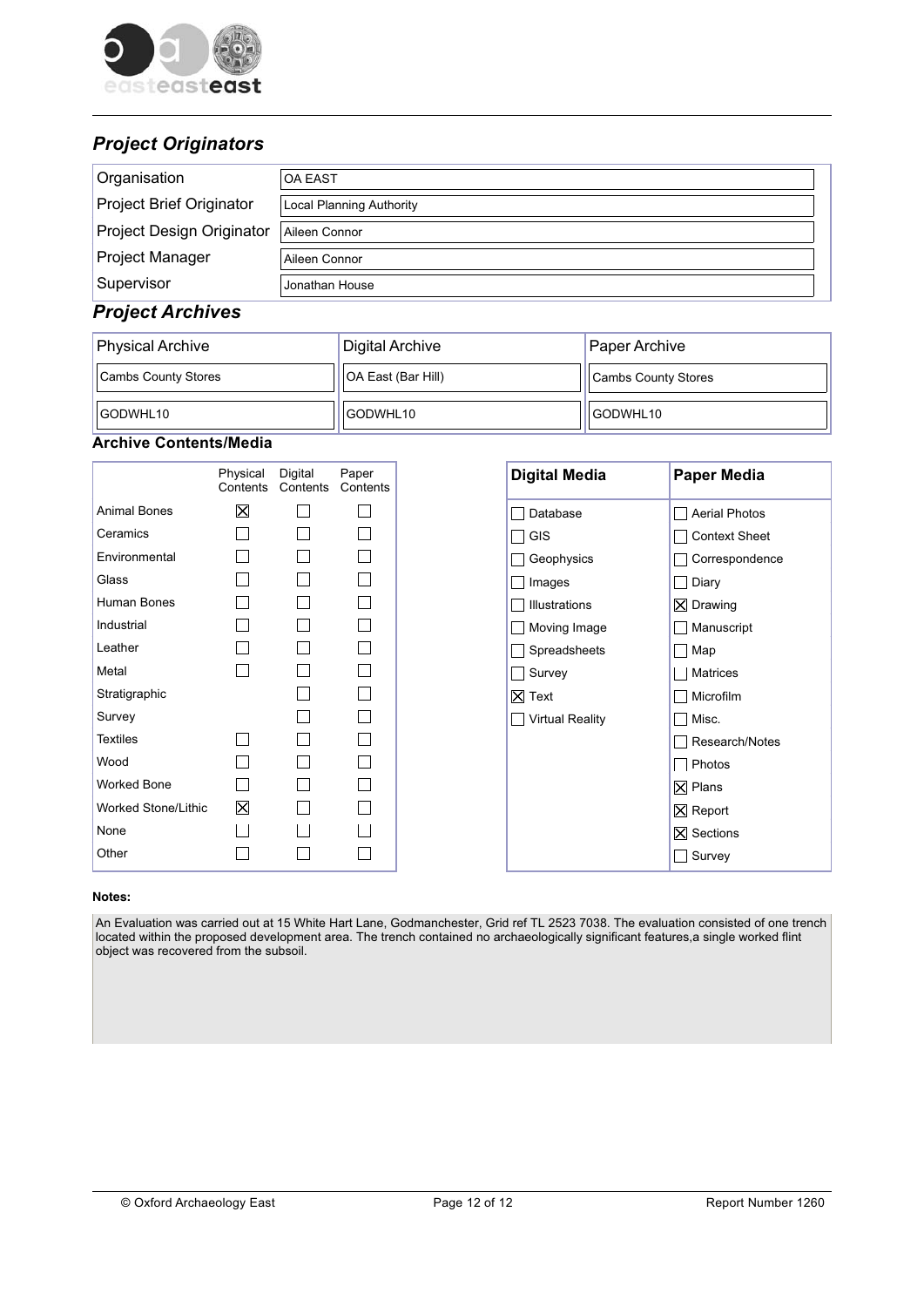

Figure 1: Site location with development area outlined red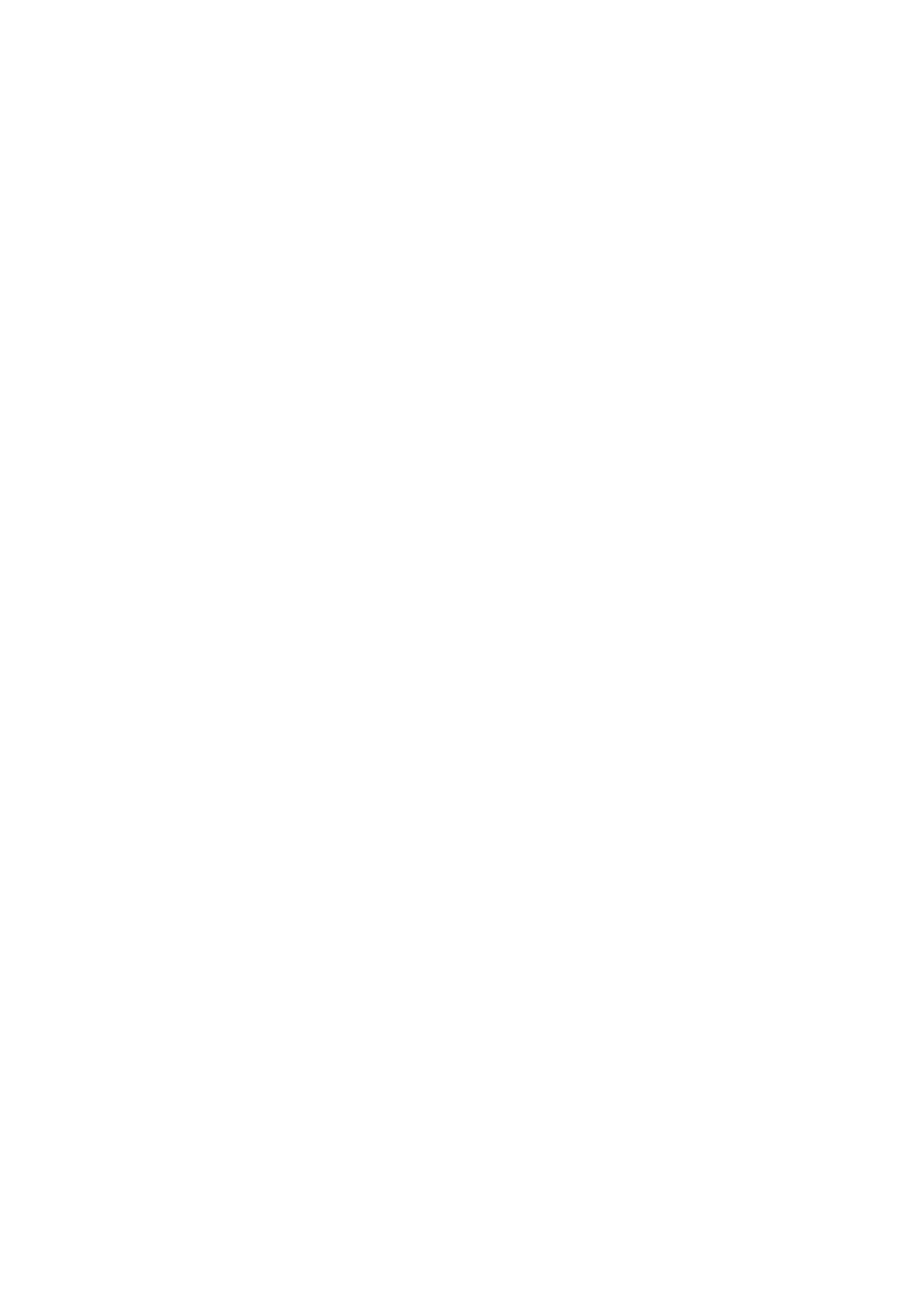



Figure 2: Trench plan (section location red, development area purple) and section drawing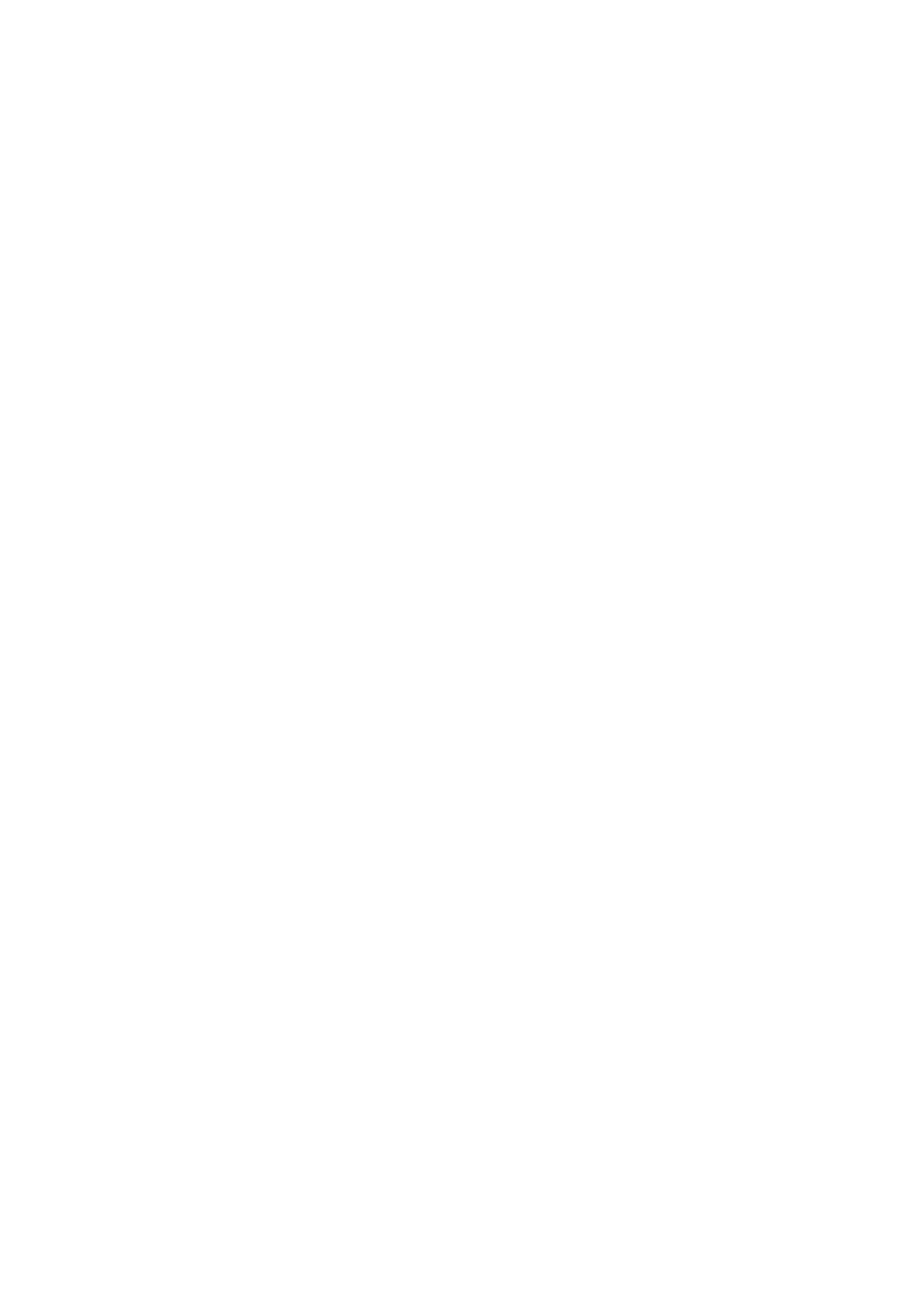



Plate 1: Trench shot, photo taken from the north-east



Plate 2: Photo of Section 1, showing topsoil and subsoil, taken from the north-west